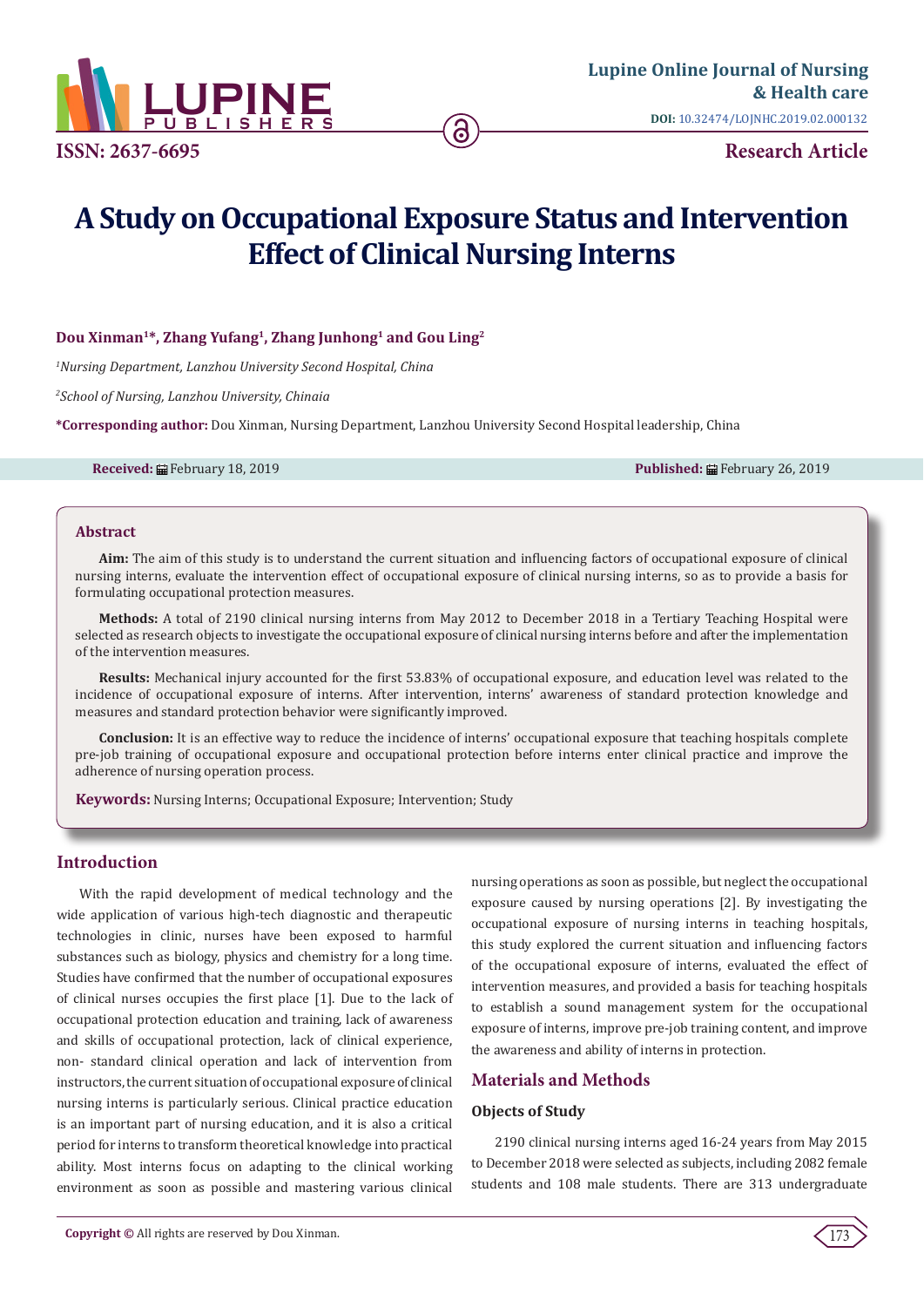students, 986 junior college students and 891 secondary school students. All interns are practicing in Department rotation. Inclusion criteria: Full-time nursing students; Voluntary participation in this study.

#### **Research Methods**

a) Survey Tool On the basis of consulting relevant literature on occupational exposure, a self-designed questionnaire was designed. The questionnaire consisted of four parts: personal data of clinical nursing interns, occupational exposure, awareness rate of occupational protection knowledge and occupational protection attitude.

b) Survey Methods 2190 questionnaires were distributed to interns who had completed 16 weeks of clinical practice, 2164 of which were recovered, with an effective recovery rate of 98.81%. 2190 questionnaires were sent to interns again after compensation education, 2149 of which were recovered, with an effective recovery rate of 98.12%.

c) Interventions Measures A compensation education team for occupational exposure was set up to analyze and study the problems found in the first survey and implement occupational exposure and standard preventive compensation education [3].

d) Statistical Methods SPSS13.0 statistical software was used to analyze the results of the survey results.

The status quo, related factors and intervention effects of occupational exposure were described by percentage, mean and standard deviation.

## **Results**

#### **Occupational Exposure Status**

In this study, 1931 of 2164 subjects had more than one occupational exposure, the incidence was as high as 90.41%. The results showed that mechanical injuries accounted for the first place (53.83%) of interns 'occupational exposure, mainly needle injuries (70.31%), followed by ampoules, scissors and other sharp instrument injuries, and the incidence of injury was related to the level of interns' education (P<0.01 and P<0.05), with the highest incidence of interns with secondary vocational education. As shown in Table 1.

| Table 1: The Present Situation of Mechanical Injury of Interns with Different Educational Levels Per person%. |  |
|---------------------------------------------------------------------------------------------------------------|--|
|---------------------------------------------------------------------------------------------------------------|--|

| Education                  | <b>Number</b> | Number of<br>needle stabs | Number of<br>ampoules cut | Number of knife<br>scissor cuts | Number of<br>other injuries | X <sub>2</sub> | D     |
|----------------------------|---------------|---------------------------|---------------------------|---------------------------------|-----------------------------|----------------|-------|
| Bachelor's degree          | 313           | 62 (20.53)                | 36 (11.92)                | 24 (7.95)                       | 5(1.66)                     | 96.185a        | 0.000 |
| Junior college degree      | 986           | 305 (30.93)               | 157 (15.92)               | 88 (8.92)                       | 21(2.13)                    | 71.373a        | 0.000 |
| Secondary school education | 865           | 415 (47.98)               | 255 (29.48)               | 88 (10.17)                      | 26(3.00)                    | 2.737a         | 0.434 |
| Total                      | 2164          | 785 (36.28)               | 448 (20.70)               | 200 (9.24)                      | 52(2.40)                    | 2.644a         | 0.450 |

#### **Relevant Factors of Occupational Exposure**

The survey results and data analysis showed that the incidence of occupational exposure was related to the training level of occupational exposure, the depth of pre-operation instruction, age, education level, the reasons for choosing nursing specialty and the source of students (P<0.01), but not to the gender of interns (P>0.05). As shown in Table 2.

**Table 2:** Relevant factors of occupational exposure of nursing interns.

| Project                        | <b>Number of cases</b> | Occupational exposure status (%) | X <sub>2</sub>        | $\mathbf{P}$ |
|--------------------------------|------------------------|----------------------------------|-----------------------|--------------|
| Age                            |                        |                                  | $62.194$ <sup>a</sup> | 0.000        |
| $16 - 18$                      | 426                    | 396 (92.96)                      |                       |              |
| $19 - 23$                      | 1627                   | 1464 (89.98)                     |                       |              |
| $>23$                          | 111                    | 75 (67.57)                       |                       |              |
| <b>Education</b>               |                        |                                  | 127.599a              | 0.000        |
| Bachelor's degree              | 313                    | 244 (77.96)                      |                       |              |
| Junior college degree          | 986                    | 907 (91.99)                      |                       |              |
| Secondary school education     | 865                    | 830 (95.95)                      |                       |              |
| Gender                         |                        |                                  | $0.066^{\rm a}$       | 0.797        |
| Male                           | 108                    | 98 (90.74)                       |                       |              |
| Female                         | 2056                   | 1850 (89.98)                     |                       |              |
| Occupational exposure training |                        |                                  | 384.275 <sup>a</sup>  | 0.000        |

**Citation:** Dou Xinman, Zhang Yufang, Zhang Junhong, Gou Ling. A Study on Occupational Exposure Status and Intervention Effect of Clinical Nursing Interns. LOJ Nur Heal Car 2(2)- 2019. LOJNHC.MS.ID.000132. DOI: [10.32474/LOJNHC.2019.02.000132](http://dx.doi.org/10.32474/LOJNHC.2019.02.000132).

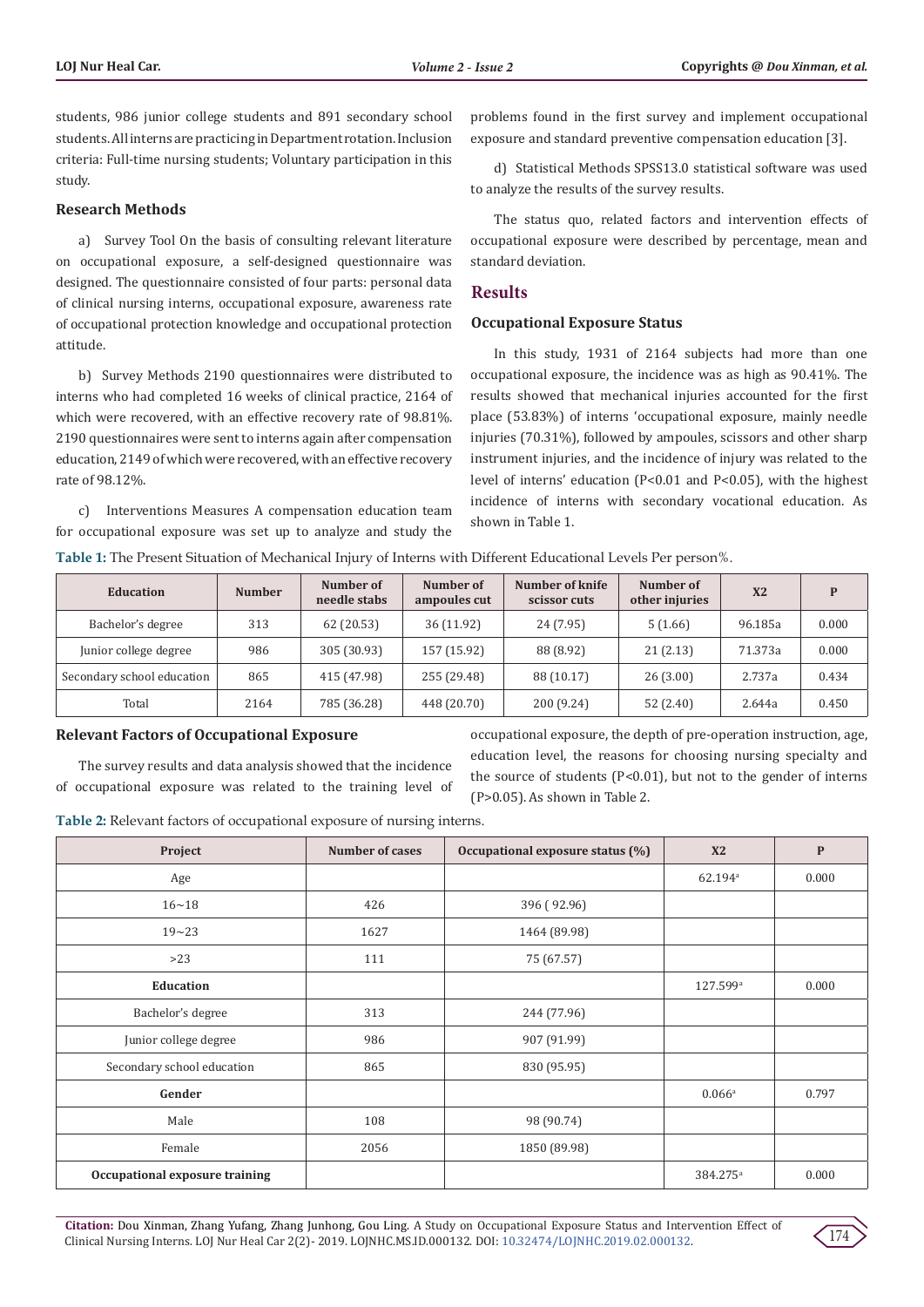| Yes                                    | 865  | 553 (63.93)  |                      |       |
|----------------------------------------|------|--------------|----------------------|-------|
| N <sub>o</sub>                         | 1299 | 1248 (96.07) |                      |       |
| Deep explanation before operation      |      |              | 184.114 <sup>a</sup> | 0.000 |
| Yes                                    | 721  | 555 (76.98)  |                      |       |
| No                                     | 1443 | 1385 (95.98) |                      |       |
| <b>Enrollment source</b>               |      |              |                      |       |
| City                                   | 1001 | 950 (94.90)  |                      |       |
| Countryside                            | 1163 | 976 (83.92)  |                      |       |
| Reasons for choosing nursing specialty |      |              | 185.581a             | 0.000 |
| Have a clear career plan               | 609  | 432 (70.94)  |                      |       |
| Other reasons                          | 1555 | 1446 (92.99) |                      |       |

## **Intervention Effect**

The positive rates of occupational exposure and standard preventive attitude of nursing interns before and after intervention

were significantly different (P<0.01), as shown in Table 3. The awareness rates of occupational exposure related knowledge among nursing interns before and after intervention were significantly different (P<0.01), as shown in Table 4.

**Table 3:** Positive rates of occupational exposure attitude of nursing interns before and after intervention (%).

|                                                                            | <b>Before intervention</b> | <b>After intervention</b> | $X^2$                  | P     |
|----------------------------------------------------------------------------|----------------------------|---------------------------|------------------------|-------|
| Worries about Occupational Exposure during Internship.                     | 1802 (83.27)               | 2164 (100.00)             | $395.042$ <sup>a</sup> | 0.000 |
| Whether to use protective equipment actively in operation.                 | 1426 (65.90)               | 2164 (100.00)             | 889.711 <sup>a</sup>   | 0.000 |
| Is it necessary to master the knowledge and skills of standard prevention? | 1745 (80.64)               | 2164 (100.00)             | 463.912 <sup>a</sup>   | 0.000 |
| Necessity of training on occupational exposure                             | 1762 (81.42)               | 2164 (100.00)             | 443.163 <sup>a</sup>   | 0.000 |
| Can you wash your hands in Seven-step washing technique?                   | 1127 (52.08)               | 1842 (85.12)              | 548.365 <sup>a</sup>   | 0.000 |
| Can we deal with medical waste correctly?                                  | 1246 (57.58)               | 1762 (81.99)              | $290.225$ <sup>a</sup> | 0.000 |

**Table 4:** Comparison of the awareness rates of occupational exposure knowledge among nursing interns before and after intervention  $(%)$ .

|                                                         | <b>Before intervention</b> |           | <b>After intervention</b> |           |           | $X^2$        | $\mathbf{P}$          |       |
|---------------------------------------------------------|----------------------------|-----------|---------------------------|-----------|-----------|--------------|-----------------------|-------|
|                                                         | <b>Know</b>                | Some know | I don't know              | Know      | Some know | I don't know |                       |       |
| Occupational exposure to common<br>blood-borne diseases | 562 (26)                   | 1103(51)  | 499 (23)                  | 1428 (66) | 692 (32)  | 43(2)        | 852.230 <sup>a</sup>  | 0.000 |
| Standard preventive measures                            | 497 (23)                   | 1125 (52) | 542 (25)                  | 1363 (63) | 757 (35)  | 44(2)        | 898.375 <sup>a</sup>  | 0.000 |
| Seven-step washing technique                            | 346 (16)                   | 1255 (58) | 562 (26)                  | 1125 (52) | 887 (41)  | 152(7)       | 709.856 <sup>a</sup>  | 0.000 |
| Correct use of protective equipment                     | 692 (32)                   | 1060(49)  | 412(19)                   | 1146 (53) | 930 (43)  | 88(4)        | 330.586 <sup>a</sup>  | 0.000 |
| Post-treatment plan for occupational<br>exposure        | 302 (14)                   | 995(46)   | 867 (40)                  | 1536 (71) | 519(24)   | 109(5)       | 1566.832 <sup>a</sup> | 0.000 |
| Reporting Path after Occupational<br>Exposure           | 562 (26)                   | 1002(46)  | 600(28)                   | 1138 (53) | 832 (38)  | 194(9)       | 418.522 <sup>a</sup>  | 0.000 |
| Correct disposal of medical waste                       | 802 (37)                   | 389 (18)  | 973 (45)                  | 1298(60)  | 476 (22)  | 390 (18)     | 375.269 <sup>a</sup>  | 0.000 |

# **Discussion**

# **Analysis of Occupational Exposure Status of Clinical Nursing Interns**

The results showed that mechanical injuries accounted for the first place (53.83%) of interns' occupational exposure, mainly needle injuries (70.31%), followed by ampoules, scissors and other sharp instrument injuries. It is consistent with the view of many scholars at home and abroad that mechanical injury is the most common way of occupational exposure of medical staff, and needle puncture caused by used needles in work is the most common way of occupational exposure of nursing interns, which is potentially infectious [4]. Teaching hospitals should pay attention to the universality and severity of needle stick injuries among clinical